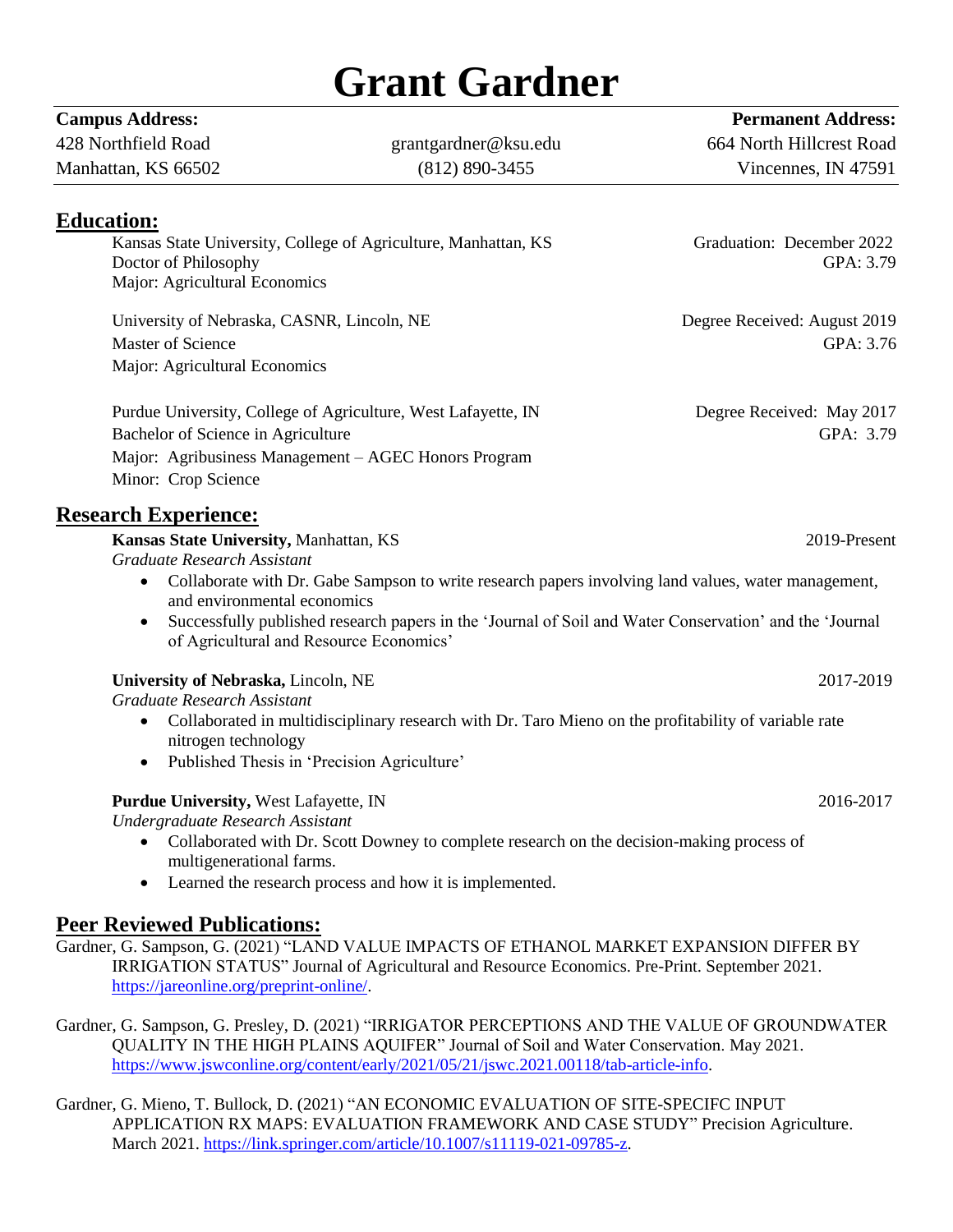## **Other Publications:**

Mieno, T. G. Gardner. (2019) "THE ECONOMIC EVALUATION OF INPUT USE PRESCRIPTION MAPS: ARE YOU PAYING TO MAKE LESS PROFIT?" Cornhusker Economics. 2019. [https://digitalcommons.unl.edu/agecon\\_cornhusker/1020/.](https://digitalcommons.unl.edu/agecon_cornhusker/1020/)

## **Teaching Experience:**

| reaching Experience                                                                                                                                                                                                                                   |                        |
|-------------------------------------------------------------------------------------------------------------------------------------------------------------------------------------------------------------------------------------------------------|------------------------|
| Decision Tools for Agricultural Economics and Agribusiness, KSU, Grant Gardner, Teacher<br>Marketing of Agricultural Commodities, UNL, Fabio Mattos, Teaching Assistant<br>Introduction to Commodity Marketing, UNL, Fabio Mattos, Teaching Assistant | 2021<br>2019<br>2018   |
| Linear Programming, Purdue, Craig Dobbins/Juan Sesmero, Teaching Assistant                                                                                                                                                                            | 2015-2017              |
| <b>Presentations:</b>                                                                                                                                                                                                                                 |                        |
| "Irrigator Perceptions and the Value of Groundwater Quality" Poster Presentation, KSU                                                                                                                                                                 | 2021                   |
| "Land Value Impacts of Ethanol Market Expansion Differ by Irrigation Status" AAEA                                                                                                                                                                     | 2021                   |
| "Land Value Impacts of Ethanol Market Capacity" Risk and Profit Extension Conference, KSU<br>Speaker Quality: 4.4/5<br>Content: 4.6/5                                                                                                                 | 2021                   |
| "2019 Survey of Irrigation Organizations Research Briefing" USDA Drought and Water                                                                                                                                                                    | 2021                   |
| "Economic Evaluation of Variable Rate Nitrogen Application" AAEA.                                                                                                                                                                                     | 2020                   |
| Extension Competition. Top Ten Presenter.                                                                                                                                                                                                             |                        |
| "Economically Optimum Seeding and Nitrogen Rates." Thesis Defense                                                                                                                                                                                     | 2019                   |
| "Decision Making on Multigenerational Farms." Potash i2i Poster Presentation.                                                                                                                                                                         | 2017                   |
| <b>Fellowships and Memberships:</b>                                                                                                                                                                                                                   |                        |
| <b>USDA National Needs Fellow</b>                                                                                                                                                                                                                     | 2019-Present           |
| Nolan G. and Jean M. McKenzie Graduate Student Fellowship                                                                                                                                                                                             | 2021-Present           |
| Agricultural Future of America Alliance Member                                                                                                                                                                                                        | 2017-Present           |
| <b>IFAMA</b> Member                                                                                                                                                                                                                                   | 2017-Present           |
| <b>AAEA</b> Member                                                                                                                                                                                                                                    | 2021-Present           |
| Center for Risk Management Fellow, Kansas State University<br>Timothy R. Donoghue Fellow                                                                                                                                                              | 2019-2021<br>2019-2021 |
|                                                                                                                                                                                                                                                       |                        |
| <b>Campus Service:</b>                                                                                                                                                                                                                                |                        |
| Alpha Gamma Rho Fraternity, University of Nebraska-Lincoln and Kansas State University<br>Advisor                                                                                                                                                     | 2017-Present           |
| Attend weekly chapter meetings and give advice for chapter improvements                                                                                                                                                                               |                        |
| Work with Undergraduates on-campus activity, internships, and job planning<br>$\bullet$                                                                                                                                                               |                        |
| <b>Graduate Student Council, Kansas State University</b>                                                                                                                                                                                              |                        |
| Research Forums Co-Chair                                                                                                                                                                                                                              | 2019-2021              |
| Organize and run semesterly research presentations including poster and oral presentations<br>$\bullet$                                                                                                                                               |                        |
| Coordinate with a committee in order to ensure smooth competition operations<br>$\bullet$                                                                                                                                                             |                        |
|                                                                                                                                                                                                                                                       |                        |
| <b>Agricultural Economics Case Study Club, Kansas State University</b>                                                                                                                                                                                |                        |
| Secretary                                                                                                                                                                                                                                             | 2019-2020              |
| Keep a record of attendance and operate the point system in order to ensure active members have the first<br>opportunity attend competitions                                                                                                          |                        |

Organize travel arrangements including transportation, hotels, etc. for research competitions.